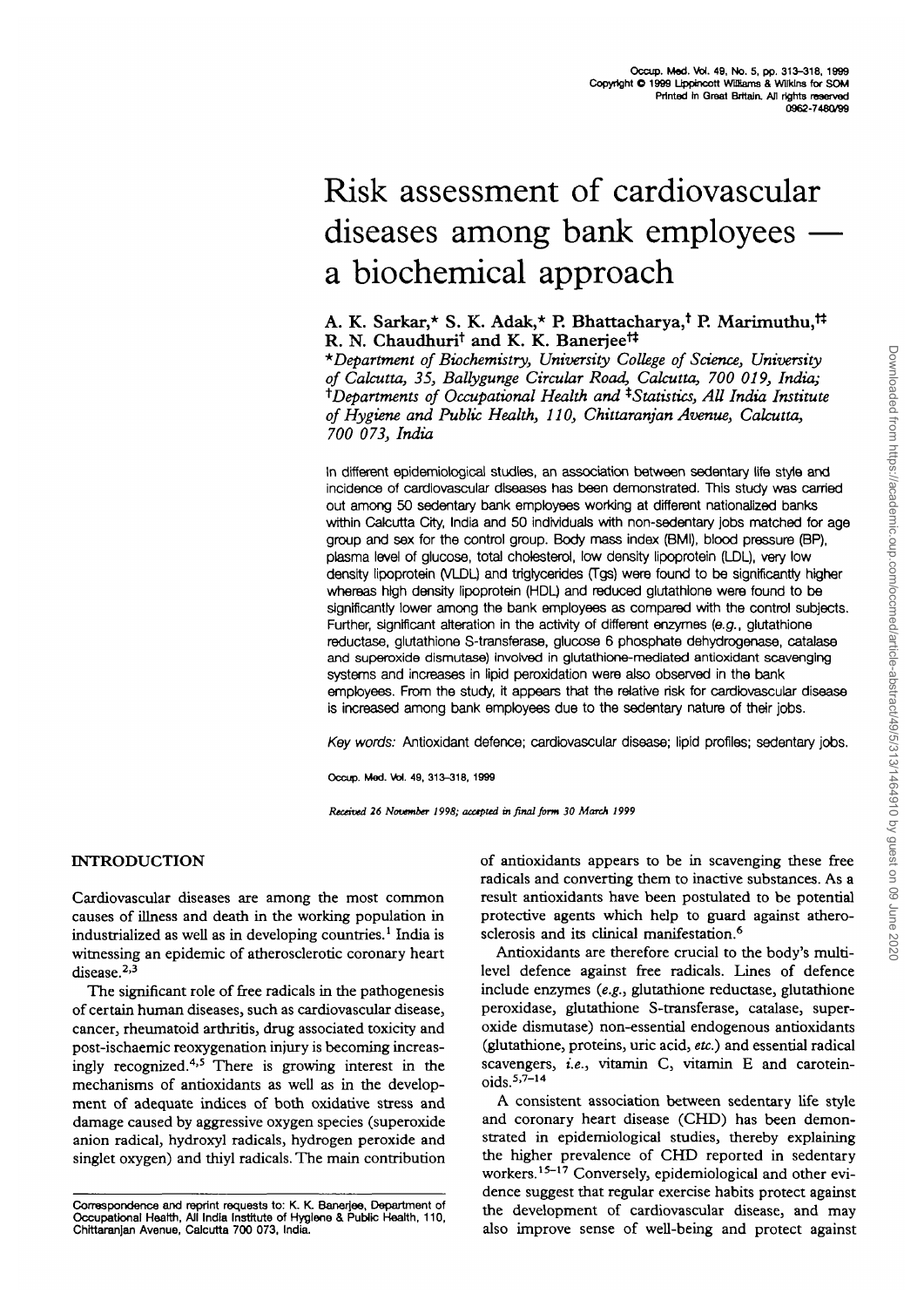some complications of diabetes, lung disease and osteoporosis.<sup>18</sup>

People with diabetes appear to have an excess of complicated atherosclerotic lesion and the frequency of myocardial infraction in diabetics is double that in nondiabetics.<sup>19,20</sup> It has long been recognized that high blood pressure is an independent risk factor for cardiovascular disease and the association between systolic hypertension and CHD in diabetics is more consistent than that which has been observed for diastolic pressure.<sup>21</sup> Further, increases in body mass index are strongly associated with an increased risk of non-insulin dependent diabetes, especially when the obesity is centrally distributed.<sup>22</sup>

Plasma total cholesterol is an indicator of lipid status and important aetiological factors are also involved in CHD.<sup>23</sup> It has been established that high density lipoprotein (HDL) cholesterol is inversely correlated with risk of ischaemic heart disease (IHD);<sup>24,25</sup> physical activity<sup>26,27</sup> is inversely correlated with raised HDL cholesterol levels and cigarette smoking<sup>28,29</sup> and obesity is inversely correlated with lower HDL cholesterol levels. There is now considerable evidence in support of oxidative modification of low density lipoprotein (LDL) playing an important causative role in atherosclerosis.<sup>30</sup> LDL in oxidized form, present in blood and the arterial walls has been found to be more atherogenic than in native LDL.<sup>30</sup>The evidence for triglycerides as a risk factor for CHD is less convincing; however, triglycerides are positively correlated with cholesterol, obesity, glucose intolerance and are inversely correlated with HDL-cholesterol levels.<sup>31</sup>

In view of the above we wished to ascertain whether the risk for cardiovascular disease increases among bank employees with sedentary life styles by assessing their personal data and different blood biochemical indices, *viz.,* glucose, different lipid fractions, lipid peroxidation, glutathione and enzymes related to glutathione-mediated antioxidant defence systems.

#### **MATERIALS AND METHODS**

#### **Subjects**

*Study group.* The study was carried out among 50 bank employees drawn at random from the 400 bank employees working more than seven years in different nationalized banks in Calcutta City, India. All employees were male and within the age group of 35—50 years. The nature of their jobs were clerical, managerial and administrative jobs which mainly involved handwriting, dictating, typing, ledger keeping, cash payment-receipt and mental activities. These are usually classified as sedentary activities.<sup>32</sup> An extensive questionnaire documenting age, height, weight, blood pressure, dietary habits, smoking habits, exercise habits, monthly income, number of dependants, position held and occupational history was completed by each employee.

*Control group.* Fifty subjects selected at random from the 372 males in the age group 35-50 years who were working in non-sedentary jobs *(e.g.,* sales representatives, technical workers and field workers) as ascertained by a sedentary co-efficient were chosen as controls. The same questionnaire was completed by both groups.

#### **Biological measurements**

Whole blood was collected by venepuncture in heparinized vials from both study and control groups. The plasma was collected by centrifugation of whole blood at 2,500 *g* for 15 min at 5°C, for the estimation of enzymes, lipid status, lipid peroxidation, glucose and reduced glutathione content. The packed erythrocytes were washed three times with four volumes of isotonic saline and buffy coat was removed by gentle aspiration. Washed packed erythrocyte was lysed by adding distilled water for 1 hour and lysate was centrifuged at 13,000 *g* for 1 hour at 5°C. The supernatant was used to estimate the enzymes and reduced glutathione content

Reduced glutathione was measured by the method of Beutler *et al.<sup>33</sup>* Glutathione peroxidase was assayed by the method of Paglia and Valentine.<sup>34</sup> Glutathione reductase was assayed by the method of McKenna *et* a/.,<sup>35</sup> and glucose-6-phosphate dehydrogenase was measured by the method of Löhr and Waller.<sup>36</sup> Superoxide dismutase and catalase were assayed following the method of Paoletti *et al.<sup>37</sup>* and Cohen *et al.3S* respectively. Glutathione S-transferase was measured according to the method of Levender *et al.,<sup>39</sup>* using 1-chloro 2, 4 dinitrobenzene as substrate. Lipid peroxidation was determined by the method of Takayama *et al.<sup>40</sup>*

Lipid status of the blood plasma was measured in terms of total cholesterol,<sup>41</sup> HDL, LDL, VLDL and triglyceride as described by Varley *et al.<sup>42</sup>* Glucose was estimated by the oxidase-peroxidase method.<sup>43</sup> The protein content was determined according to the method of Lowry *et al.<sup>44</sup>*

#### **RESULTS**

The following observations were obtained from an analysis of the questionnaires completed by both study and control groups: (1) all participants of both groups were of more or less the same economic status as ascertained by monthly income *vs.* number of dependants analysis; (2) there was no marked difference in the nature of jobs among the bank employees irrespective of their positions; (3) no individuals from either group engaged in any form of physical exercise habits *(i.e.,* aerobic, isotonic, isometric or passive); (4) all individuals of both groups were non-smoking and did not consume alcohol; (5) dietary habits (total calorie-intake, calories from fat, *etc.)* of the participants in both groups were similar.

The above criteria has therefore been excluded from the comparative analysis in our present study. However, body mass index (BMI) and blood pressure (BP) both systolic and diastolic, were significantly higher *(p<* 0.001) in bank employees as compared with control subjects (Table 1).

A significant increase *(p<* 0.001) in plasma glucose, cholesterol, low density lipoprotein (LDL), very low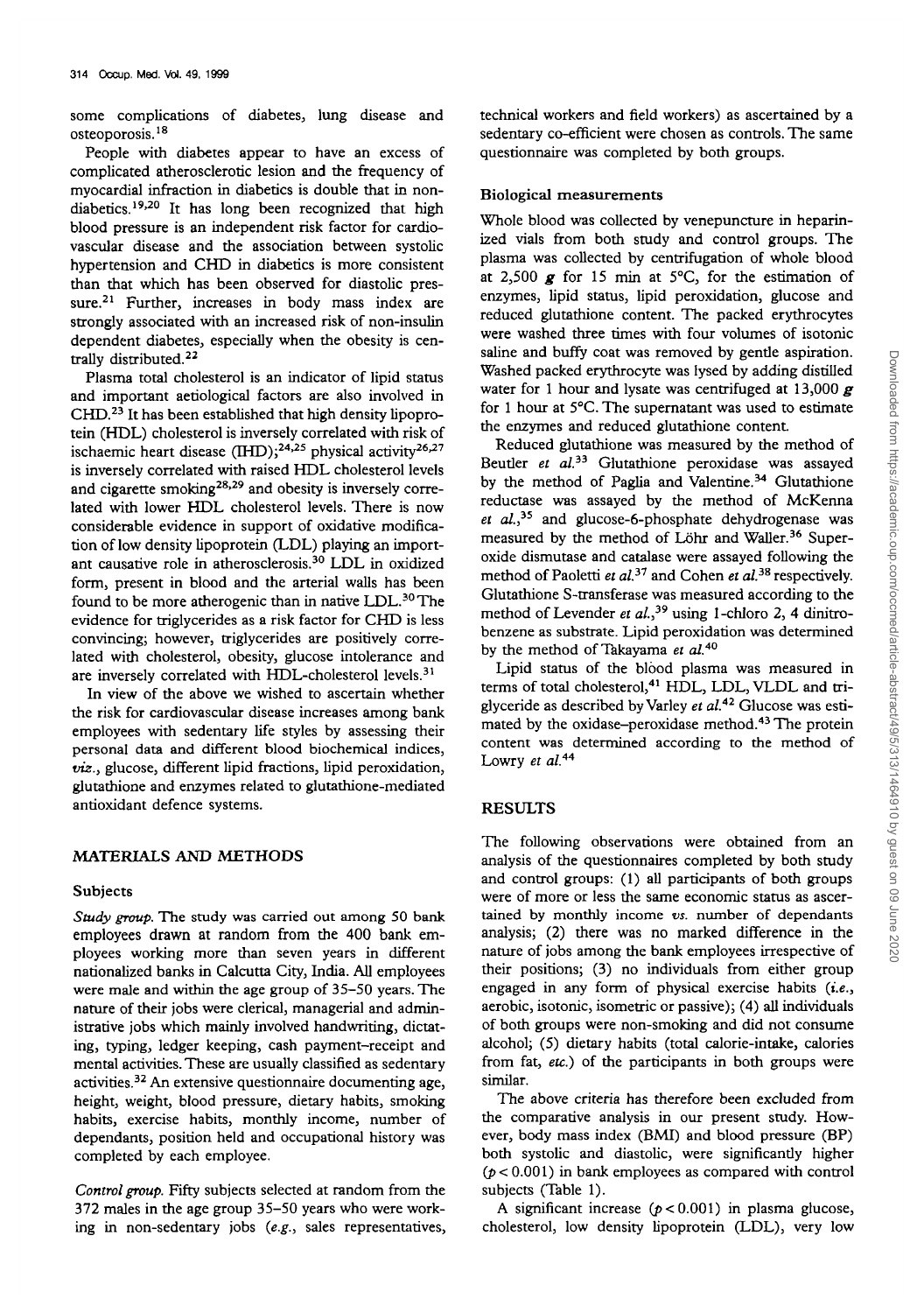| Group         | Body mass index<br>(BMI)<br>Ka/m <sup>2</sup> | Blood pressure<br>mm/Ha<br>Diastolic<br>Systolic |                              | Plasma<br>glucose<br>mg/di                | Plasma<br>cholesterol<br>mg/dl             | Plasma<br>HDL-cholesterol<br>ma/dl      | Plasma<br>LDL-cholesterol<br>mg/dl         | Plasma<br>VLDL cholesterol<br>ma/di | Plasma<br>trigycerides<br>mg/dl            | Plasma lipid<br>peroxidation<br>(u moles of<br>malondialdehvde<br>formed/mg protein) |  |
|---------------|-----------------------------------------------|--------------------------------------------------|------------------------------|-------------------------------------------|--------------------------------------------|-----------------------------------------|--------------------------------------------|-------------------------------------|--------------------------------------------|--------------------------------------------------------------------------------------|--|
| Control       | 21.26                                         | 117.12                                           | 72.93                        | 78.24                                     | 178.05                                     | 33.34                                   | 121.03                                     | 26.81                               | 112.18                                     | 0.00821                                                                              |  |
| Bank employee | ±1.32<br>24.39<br>$±1.21$ <sup>**</sup>       | ±9.82<br>134.56<br>$±12.57$ <sup>**</sup>        | ±8.11<br>87.32<br>$±5.93$ ** | ±13.29<br>96.69<br>$±14.84$ <sup>**</sup> | ±24.92<br>202.47<br>$±26.73$ <sup>**</sup> | ±6.37<br>27.31<br>$±4.64$ <sup>**</sup> | ±20.45<br>147.94<br>$±23.83$ <sup>**</sup> | ±5.98<br>32.27<br>$±7.86$ **        | ±26.92<br>146.25<br>$±18.42$ <sup>**</sup> | ±0.00161<br>0.0105<br>$±0.00516*$                                                    |  |

**Table 1.** Body mass index, blood pressure, glucose level, cholesterol status and llpid peroxidation of bank employees and control group

**values are mean, SO from 50 experiments In each case.**

**\*p<0.05; "p<.001.**

**Table 2.** Glutathlone status and specific activity of different enzymes of glutathione-mediated antioxidant defence system in plasma & RBC of bank employees and control group

|               | Glutathione <sup>®</sup><br>(reduced) |                         | Glutathione <sup>b</sup><br>reductase |             | Glutathione <sup>c</sup><br>S-transferase |         | Glucose-6 <sup>d</sup><br>phosphate<br>dehydrogenase |         | Glutathioneb<br>peroxidase |             | Catalase <sup>d</sup> |                         | Superoxide <sup>®</sup><br>dismutase |             |
|---------------|---------------------------------------|-------------------------|---------------------------------------|-------------|-------------------------------------------|---------|------------------------------------------------------|---------|----------------------------|-------------|-----------------------|-------------------------|--------------------------------------|-------------|
| Group         | Plasma                                | RBC                     | Plasma                                | RBC         | Plasma                                    | RBC     | Plasma                                               | RBC     | Plasma                     | RBC         | Plasma                | RBC                     | Plasma                               | RBC         |
| Control       | 3.1596                                | 4.2347                  | 0.4357                                | 1.6352      | 0.08378                                   | .0142   | 0.1485                                               | .5352   | 3.1246                     | 8.6088      | 0.00102               | 0.1236                  | 0.5629                               | 1.238       |
|               | ±0.4802                               | ±0.6493                 | ±0.0751                               | ±0.2958     | ±0.0137                                   | ±0.2058 | ±0.0281                                              | ±0.2239 | ±0.2630                    | ±1.0569     | ±0.000122             | ±0.0235                 | ±0.1231                              | ±0.2907     |
| Bank employee | 2.3641                                | 5.8932                  | 0.6214                                | 1.782       | 0.06956                                   | 0.9737  | 0.09732                                              | .6951   | 2.7631                     | 7.5314      | 0.00147               | 0.1473                  | 0.6482                               | 1.537       |
|               | $±0.3877$ **                          | $±0.9432$ <sup>**</sup> | ±0.0817"                              | $±0.3742$ * | $±0.0097$ <sup>**</sup>                   | ±0.1334 | $±0.0145$ **                                         | ±0.2737 | $±0.2417$ <sup>**</sup>    | $±1.220$ ** | ±0.00243              | $±0.0309$ <sup>**</sup> | $±0.1316$ <sup>*</sup>               | $±0.3612**$ |

**\* u mole/mg protein.**

**b** n mole of NADPH oxidized/mln/mg protein.

**c m mote of product formed/min/mo, protein.**

<sup>d</sup> moles of H<sub>2</sub>O<sub>2</sub> decomposed/min/mg protein.

**• unlts/mg protein.**

**Values are mean SO from 50 experiments In each case. \*p<0.05; "p<0.001.**

A. K. Sarka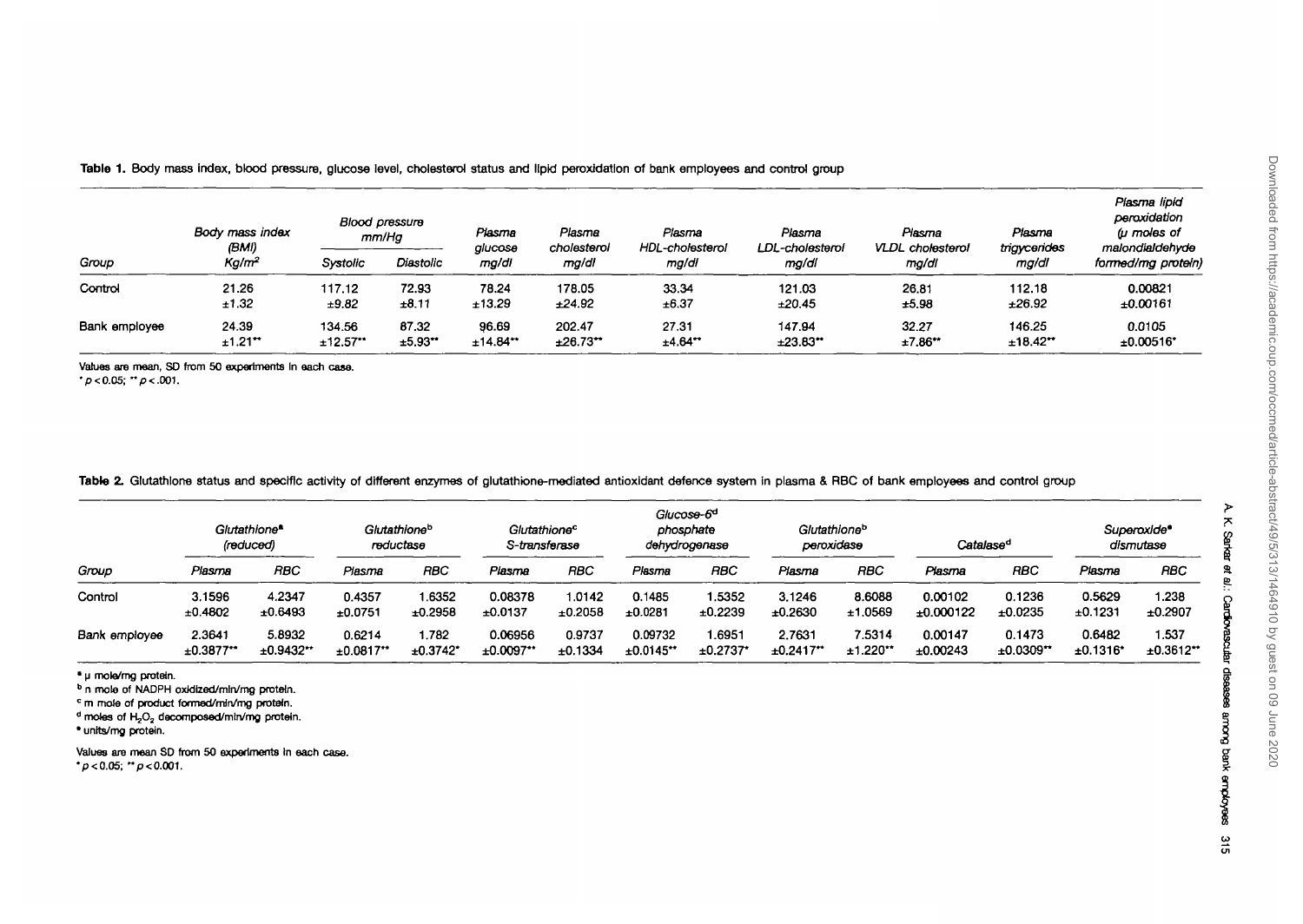density lipoprotein (VLDL) and triglycerides (Tgs) and a significant decrease in high density lipoprotein (HDL) *(p<*0.001) were observed among bank employees. Moreover, lipid peroxidation was found to be increased *(p <* 0.05) significantly in bank employees as compared with the control subjects (Table 1).

Significantly lower levels of glutathione content in plasma *(p<* 0.001) and higher level of glutathione content in RBC  $(p < 0.001)$  were observed among bank employees as compared with the control subjects. The activity of glutathione reductase (GR) in bank employees increased significantly both in plasma *(p<* 0.001) and RBC *(p <* 0.05). The activity of glutathione S-transferase (GST) in plasma decreased significantly  $(p < 0.001)$ whereas the decrease was statistically insignificant in the case of RBC. In plasma the activity of glucose 6 phosphate dehydrogenase (G6PD) decreased significantly  $(p < 0.001)$ , while in RBC it increased significantly  $(p < 0.05)$  among bank employees. Again glutathione peroxidase  $(GP_X)$  activity was found to decrease significantly both in plasma and RBC ( $p < 0.001$ ) in bank employees as compared with the control subjects. The activity of catalase was found to be very low in plasma for both the groups. A significant increase in catalase activity in RBC *(p<*0.001) was, however, observed in bank employees as compared with control subjects. Further, superoxide dismutase (SOD) activity was found to be increased both in plasma ( $p < 0.05$ ) and RBC ( $p < 0.001$ ) in bank employees as compared with control subjects (Table 2).

### DISCUSSION

In different studies, obesity, hypertension, raised level of cholesterol and glucose were identified as important risk factors for CHD.<sup>45-49</sup> In our study, the BMI, BP (both systolic and diastolic), plasma cholesterol and glucose level were significantly higher in bank employees than in the control group which may suggest that bank employees are at higher risk for CHD. It was established that total cholesterol and LDL-cholesterol are major independent risk factors for CHD, while on the contrary there is an inverse relationship between HDL-cholesterol concentration and CHD incidence; triglycerides, though less convincing, are also a risk factor for CHD.<sup>50</sup> Hence the increased levels of LDL-cholesterol, VLDLcholesterol and Tgs and the decreased level of HDLcholesterol in bank employees as compared with control subjects also confirms increased relative risk of cardiovascular disease for bank employees who are performing sedentary jobs.

Lipid peroxidation was found to be increased in bank employees. Higher rates of lipid peroxidation in bank employees may lead to increased formation of the peroxide modified component of LDL. Uptake of this component by macrophage and monocyte may be enhanced, which may lead to atherogenic foam cell formation, the initiating step in the development of atherosclerosis.

The tripetide glutathione (GSH) is a widely distributed compound in animal tissue, and a potent endogenous antioxidant that helps to protect cells from oxidative injury. Besides its role in the maintenance of redox potential within the cells, it is also a key component of the enzymatic antioxidant system. Since GSH is the substrate for gluthathione peroxidase, an enzyme involved in detoxification of lipid peroxides and also the substrate for glutathione S-transferase, an enzyme involved in detoxification of xenobiotics and compounds formed from free radical reactions. GR produces reduced glutathione from oxidized glutathione at the expense of endogenous reducing equivalent NADPH and G6PH of pentose phosphate pathway produces NADPH from NADP<sup>+</sup> with the help of glucose 6 phosphate consumption.

The results of our study indicate that GR activity was found to be increased and GSH level was found to be decreased in the plasma of bank employees. This may be due to inhibition of G6PD, which can not supply necessary amounts of reducing equivalent required for normal functioning of GR. As a result even an increase in GR activity failed to maintain GSH level at normal level. Moreover, SOD activity was found to be increased in bank employees which may be involved in scavenging superoxide radical  $(O_2^-)$ , thereby producing more hydrogen peroxide. Increase in catalase activity may be considered as a secondary response to counteract oxidative stress as it may be involved in the removal of hydrogen peroxide produced by increased SOD activity. Moreover, the detoxification mechanism against oxidative damage may be hampered in bank employees due to the significant decrease in their GPX and GST activity.

Hence a significant alteration of certain identified predisposing factors, i.e., BMI, BP, blood glucose level and lipid fractions, may result in an elevated risk for cardiovascular disease among bank employees due to their sedentary job pattern. At the same time it is also evident that the inhibition of glutathione-mediated free radical scavenging enzyme systems resulting in increased lipid peroxidation may enhance atherogenesis among subjects.

## REFERENCES

- 1. Wielgosz AT. The decline in cardiovascular health in developing countries. *World Health Stat Q* 1993; 46: 90-150.
- 2. Reddy KS, Yusuf S. Emerging epidemic of cardiovascular disease in developing countries. *Circulation* 1998; 97: 596-601.
- 3. Gupta R, Gupta VP. Meta-analysis of coronary heart disease prevalence in India. *Ind Heart J* 1996; 48: 241-245.
- 4. Halliwel B, Gutteridge JMC, eds. *Free Radicals in Biology and Medicine.* Oxford, UK: Claredon Press, 1989: 245- 257.
- 5. Stocker R, Frei B. Endogenus antioxidant defences in human blood plasma. In: Sies H, ed. *Oxidative Stress; Oxidant and Antioxidants.* London, UK: Academic Press, 1991: 213-243.
- 6. Silagy C, Mant D. Antioxidant. In: Lawrence M, Neil A, Fowler G, Mant D, eds. *Prevention of Cardiovascular Disease* — *An Evidence Based Approach.* Oxford, UK: Oxford University Press, 1996: 154-163.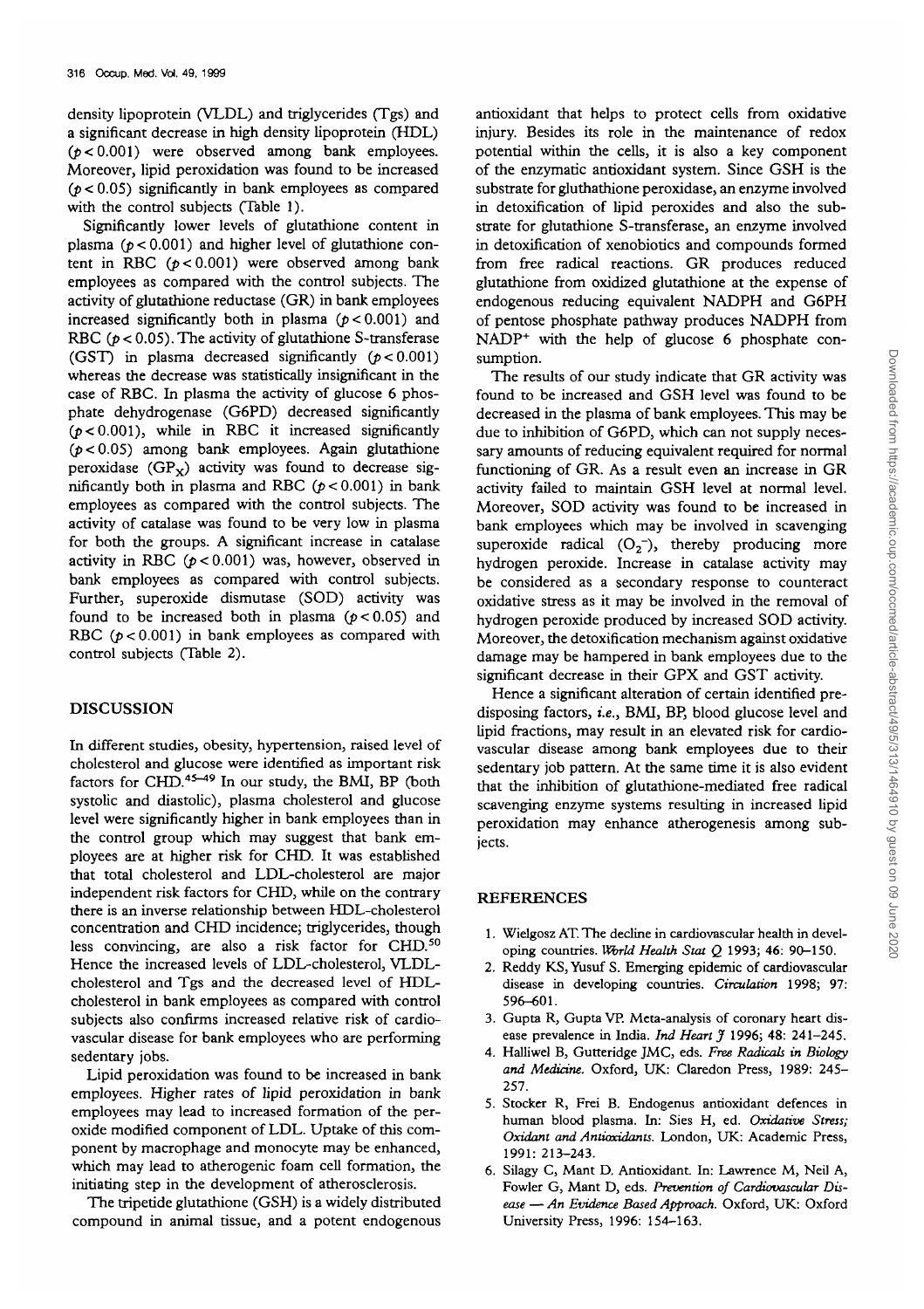Downloaded from https://academic.oup.com/occmed/article-abstract/49/5/313/1464910 by guest on 09 June 2020 Downloaded from https://academic.oup.com/occmed/article-abstract/49/5/313/1464910 by guest on 09 June 2020

- 7. Reddy CD, Venkaiah B. Purification and characterization of Cu-zn superoxide dismutase from mungbean (vigne radiata) seedlings. *J Biosd* 1984; 6: 115-123.
- 8. Fridovich I, Pryer WA, eds. *Free Radicals in Biology.* New York, NY (USA): Academic Press; 1976: 239.
- 9. Cotgreave IA, Moldeus P, Orrenius S. Host biochemical defence against peroxidants. *Annal Rev Pharmcol Toxicol* 1988; 28: 189-212.
- 10. Di Mascio P, Murphy ME, Sies H. Antioxidant defence system: the role of carotenoids, tocopherols and thiols. *Am J Clim Nutn* 1991; 53: 194S-200S
- 11. Burton GW, Ingold KV. Carotene: an unusual type of lipid antioxidant. *Science* 1984; 224: 569-573.
- 12. Burton GW, Joyce A, Ingold KV. Is vitamin E the only lipid soluble chin breaking antioxidant in human blood plasma and erythrocyte membrane? *Arch Biochem Biophys* 1983; 221: 281-290.
- 13. Frei B. Ascorbic acid protects lipids in human blood plasma and low density lipoprotein against oxidative damage. *Am J Clin Nutr* 1991; 54: 1113S-1118S.
- 14. Gey KF. Prospects for the prevention of free radical disease regarding cancer and cardiovascular disease. *Br Med Bull* 1993; 49: 679-699.
- 15. Mcintosh HD. Risk factors for cardiovascular disease and death, a clinical perspective. *J Am Coll Cardiol* 1989; 14: 24-30.
- 16. Obernan A. Exercise and primary prevention of cardiovascular disease. *Am J Cardiol* 1985; 55: 10D-20D.
- 17. Athavale AV, Durge PM, Zodpey SP, Deshpande SH. Prevalence and risk factors of coronary heart disease in sedentary workers. *Ind J Indus Med* 1997; 43: 10-14.
- 18. Siscovick DS, Laporate RE, Newman JM. The disease specific benefits and risk of physical activity and exercise. *Public Health Rep* 1985; 100: 18-188.
- 19. Waller B, Palumbo P, Lie J, Roberts W. Status of the coronary arteries at necropsy in diabetes mellitus with on set after age 30 years: analysis of 229 diabetic patients with and without clinical evidence of coronary heart disease and comparison to 183 control subjects. *Am J Med* 1980; 69: 498-506.
- 20. Vigorita V, Moore G, Hutchins G. Absence of correlation between coronary arterial atherosclerosis and severity or duration of diabetes mellitus of adult onset *Am J Cardiol* 1980; 46: 535-542.
- 21. Mann J. Dibetes. In: Lawrence M, Neil A, Fowler G, Mant D, eds. *Prevention of Cardiovascular Disease. An Evidence Based Approach,* Oxford, UK: Oxford University Press, 1996: 105-119.
- 22. McKeigne P, Shah B, Marmot M. Relation of central obesity and insulin resistance with high diabetes prevalence and cardiovascular risk in South Asians. *Lancet* 1991; 337: 382-386.
- 23. Martin JM, Halley SB, Browner WS, Kuller LH, Wentworth D. Serum Cholesterol, blood pressure and mortality: implications from a cohort of 361,662 men. *Lancet* 1986; 11: 933-936.
- 24. Kannel WB. High density lipoproteins, epidemiologic profile and risks of coronary artery disease. *Am J Cardiol* 1993; 52: 9B-12B.
- 25. Pocock SJ, Shaper AG, Phillips AN. Concentration of high density lipoprotein, cholesterol, triglyceride and total cholesterol in ischaemic heart disease. *BrMedJ* 1989; 298: 998-1002.
- 26. Gorden T, Castelli WP, Hjortiand MC, *et al.* High density lipoprotein as a protective factor against coronary heart

disease: The Framinghan study. *Am J Med* 1977; 62: 707-714.

- 27. Leon AS, Conrad J, Hunninghake DB, *et al.* Effects of vigorous walking programme on body composition and carbohydrate & lipid metabolism of obese young man. *Am J Clin Nutr* 1979; 32: 1776-1787.
- 28. Garrison RJ, Kannel WB, Feinleib M, *et al.* Cigarette smoking and HDL cholesterol. *Atherosclerosis* 1978; 30: 17-25.
- 29. Criqui MH, Wallace RB, Heiss G, *et al.* Cigarette smoking and plasma high density lipoprotein cholesterol. *Circulation* 1989; 62: 70-76.
- 30. Steinberg D. Antioxidants in the prevention of human atherosclerosis. *Circulation* 1992; 85: 2338-2344.
- 31. Austin MA. Plasma triglycerids as a risk factors for coronary heart disease. *Am J Epidemiol* 1989; 129: 249- 259.
- 32. World Health Organisation. *'Arterial Hypertension' Tech. Report Series.* 1978: 628.
- 33. Beutler E, Duron O, Kelly BM. Improve method for the determination of blood glutathione. *J Lab Clin Med* 1963; 61: 882-888.
- 34. Paglia WN, Valentine J. Studies on the quantitive and qualitative characterisation of erythrocyte glutathione peroxidase. *J Lab Clin Med* 1967; 70: 158-169.
- 35. McKenna R, Ahmad T, Tsao C, Frisher H. Glutathione reductase deficiency and platelet disfunction induced by 1,3-bis (2 chloroethyl)-l-nitrosourea. *J Lab Clin Med* 1983; 102: 102-115.
- 36. Lohr GW, Waller HD. Glucose-6-phosphate dehydrogenase. In: Bergmeyer HU, ed. *Methods of Enzymatic Analysis.* New York, NY (USA): Academic Press, 1974: 636-643.
- 37. Paoletti F, Aldinucci D, Mocali A, Caparrini L. A sensitive spectrophotemetric method for the determination of Superoxide dismutase activity in tissue extracts. *Anal Biochem* 1986; 154: 539-541.
- 38. Cohen G, Dembiec D, Marcus J. Measurement of catalase activity in tissue extracts. *Annal Biochem* 1970; 34: 30-38.
- 39. Levander OA, Deloach DP, Morris VC, Moser PB. Platlet glutathione peroxidase activity as an index of selenium status in rats. *J Nutr* 1983; 113: 55-63.
- 40. Takayama H, Okuma M, Uchino H. A simple method for estimation of lypoxygenase and cyclo oxygenase pathway in human platlets — The use of thiobarbituric acid reaction. *Thromb Haemost* 1980; 44: 111-114.
- 41. Allain CC, Poon LS, Chan CS, Richmond W, Fu PC. Enzymatic determination of total cholesterol. *Clin Chem* 1974; 470-475.
- 42. Varlcy H, Gowenlock AH, Bell M, eds. *Practical Clinical Biochemistry. Vbl. I.* London, UK: William Heinemann Medical Books Ltd, 1980: 661-667.
- 43. Varley H, Gowenlock AH, Bell M, eds. *Practical Clinical Biochemistry. VoL I.* London, UK: William Heineman Medical Books Ltd, 1980; 388-389
- 44. Lowry O, Rosenbrough NJ, Farr AL, Randall RJ. Protein measured with Folin Phenol Reagent. *J Biol Chem* 1951; 193: 265.
- 45. World Health Organization. *Cardiovascular Disease Risk Factors. New Areas for Research. Technical Report Series.* 1994; 9: 841.
- 46. Berenson GS, Srinivasan SR, Bao W, *et al* For the Bogalusa Heart Study Association between multiple cardiovascular